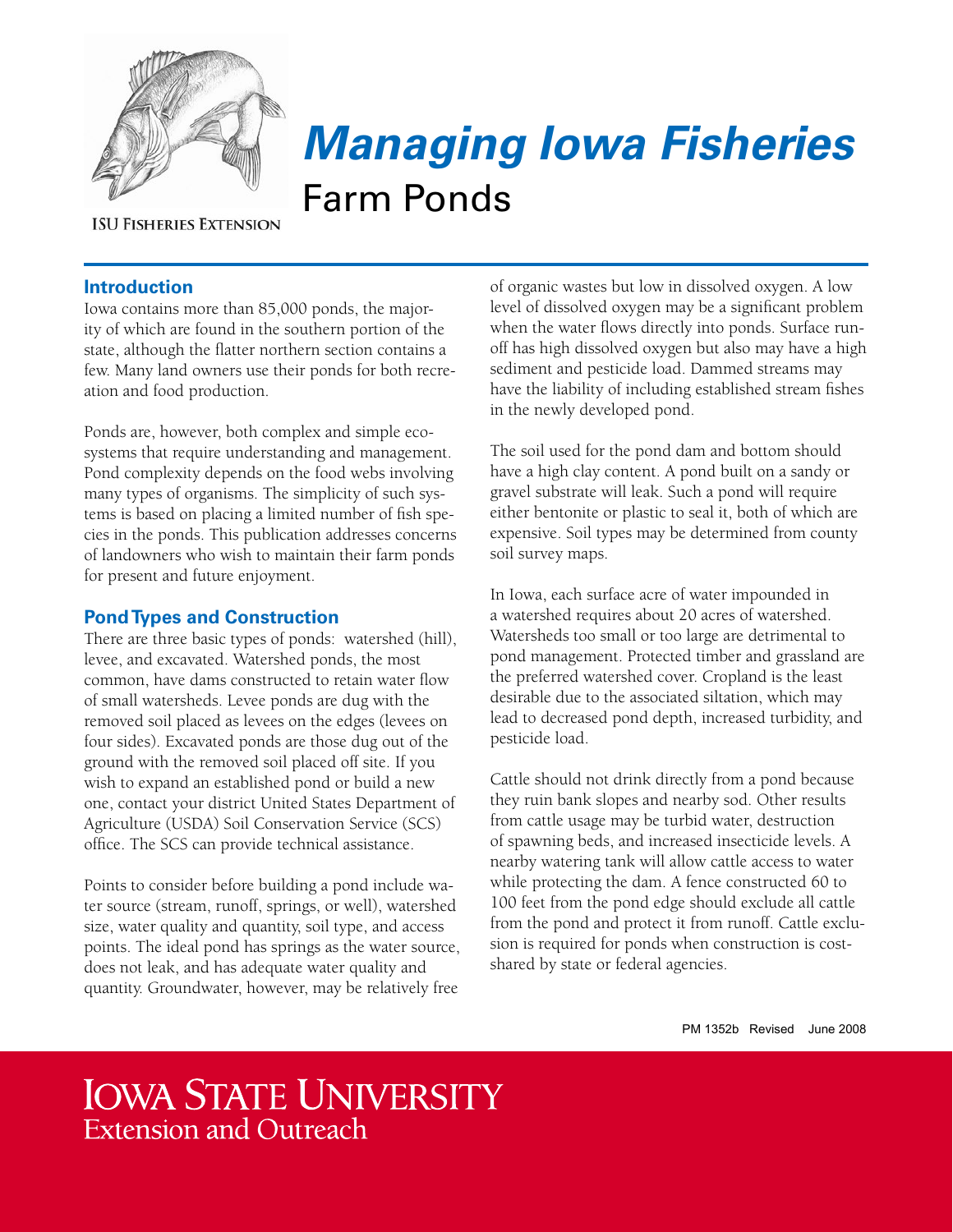The addition of a tilt pipe or other pond-draining device is desirable (Figure 1). Such devices are used to adjust pond depth in response to fisheries management. Tilt pipes should not exceed four inches in diameter.

The inside of the pond should have slopes of at least 3:1 to control aquatic vegetation. However, the landowner also should consider that such steep slopes might endanger people who walk along the shorelines. The individual landowner needs to address both concerns before completing the pond.

#### **Water Quality**

Though water quality may appear to be the same for different ponds, there are often distinct differences that are not immediately obvious. One method used to determine water quality is to watch fish behavior and appearance. Fish that school at the top and gulp at the surface are probably in water that is low in dissolved oxygen. Other symptoms of low oxygen levels are death, blotches on body, and scale loss. These symptoms may be signs of poor water quality, disease, or both. In addition to low oxygen levels, other chemical factors such as alkalinity, pH, and sulfides affect a fish population in a pond. Additional information about water quality may be found in *Managing Iowa Fisheries—Water Quality* (Iowa State University Extension publication PM-1352a).

#### **Fish for Stocking**

The few Iowa ponds that have cool springs (55°F and less) may be adapted for cold water species such as trout and salmon. Such ponds are limited. Most Iowa

ponds are more suited for warm water species such as largemouth bass, bluegill, and channel catfish.

Fish for stocking (largemouth bass, bluegill, and channel catfish) are available from the Iowa Department of Natural Resources (IDNR), if the pond meets the following criteria:

- 1.) new or renovated to be free of fish,
- 2.) surface area of at least one-half acre,
- 3.) maximum depth of at least eight feet, and
- 4.) fenced to exclude livestock with a 60-foot minimum buffer between pond edge and fence.

Fish are also sold by several private hatcheries. For a list of private hatcheries in Iowa, contact Iowa State University Extension agriculturists, IDNR personnel, or Iowa State University specialists.

#### **Stocking Rates and Times**

The IDNR uses a split stocking approach to farm ponds. In ponds free of all fish, bluegill (sunfish) and channel catfish fingerlings are stocked in the fall and largemouth bass the following spring. This approach allows the bluegill population to become established before the establishment of the predator population of largemouth bass. Bluegills are stocked at 750 to 1,000, 1- to 2-inch fingerlings per surface acre of water and largemouth bass are stocked at 70, 1- to 2-inch fingerlings per surface acre. Channel catfish fingerlings are stocked at 100 per surface acre. Because channel catfish generally do not reproduce well in small ponds, they need to be restocked every two to three years.

Figure 1. Suggested pond layout. Source: Lock, J. and W. Klussman. Improve Your Farm Fish Pond. Texas Agricultural Extension Service, Publication B-213, Page 16.



Cross section of dam showing water trough & drain lines. Turn drain pipe down to lower water level or drain pond.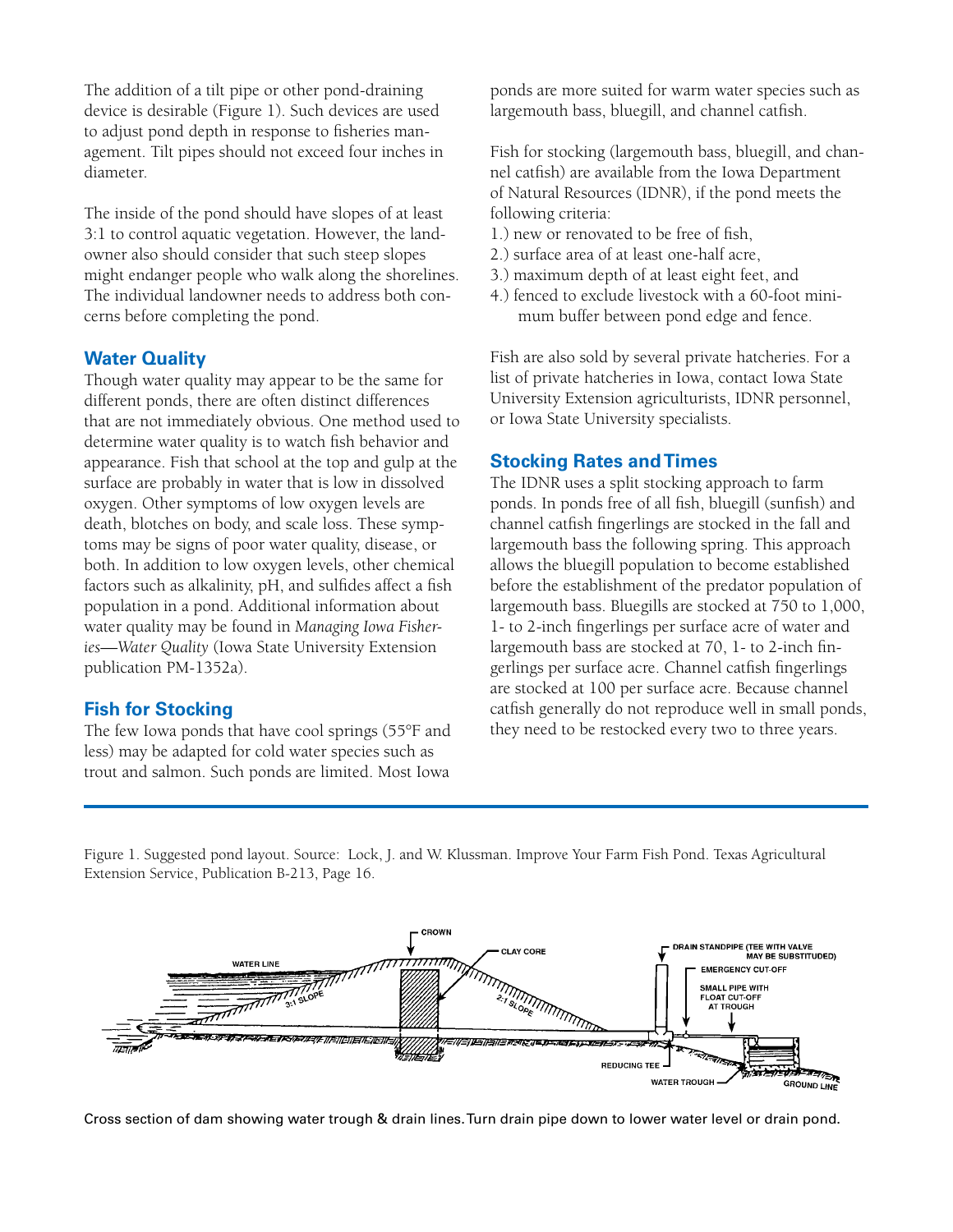The IDNR, however, does not provide fish for stocking ponds with an existing fish population. To stock channel catfish in ponds with an established bass population, the landowner must purchase fish from a private source. Only catfish longer than 8 inches should be stocked or the bass will eat them.

Mature Iowa ponds contain about 250 pounds of bluegills per surface acre. Bluegill harvest may start the second year after stocking. Limits on bluegill harvest will generally not be needed in most ponds because bluegill are usually plentiful. An excessive bluegill population will exhibit stunted sizes. Bluegill management requires regulation of bass harvest, such as minimum size limits.

Largemouth bass populations in a balanced pond may approach 50 to 75 pounds per surface acre. Harvest of bass should not begin until three or four years after stocking. A 15-inch size limit is recommended, which means that only fish greater than 15 inches may be removed from the pond. If too many bass are removed and not enough bluegills, a pond with imbalanced populations of both species may result (few large bass and many small bluegills). If the landowner is interested primarily in a large-sized bluegill fishery, no harvest may begin three years after initial stocking. Once half of the channel catfish are harvested, the pond should be restocked with 8-inch fingerlings.

# **Other Species**

Beyond the previously described species, pond owners may want to stock other species in their ponds. Walleye, northern pike, and hybrid striped bass are highly sought after by anglers. These species will not reproduce in ponds and must be restocked periodically. Northern pike and hybrid striped bass often will grow large, while walleye will not. Care must be taken in mixing these fish with others, however. Large predators such as northern pike and hybrid striped bass may prey upon largemouth bass. Crappie stocked into small ponds (not recommended by Iowa Department of Natural Resources personnel) result in a large population of small stunted fish. Their small size, large numbers, and similar food habits enable crappie to compete directly with largemouth bass. Bullheads, though popular with Iowa anglers, should not be stocked into ponds. Bullheads will over-populate and grow slowly in ponds with a limited bass population.

#### **Supplemental Feeding**

All ponds contain some natural food for fish. Landowners who wish to feed their fish commerciallyprepared artificial diets should determine whether the fish consume the pond's current production. Supplemental diets are not needed in ponds in which the current production is not being used. Those pond owners who need the additional production may use supplemental diets, such as trout, salmon, and channel catfish feeds, to feed a variety of species. The secret to supplemental feeding is consistency. Feed in the same location at the same time each day. Distribute all the feed that the fish will eat in 15 minutes. You should not exceed 25 pounds per surface acre per day in any situation and feed only from spring through fall when water temperatures exceed 60°F. Fish feed is only good for three months (vitamin C duration), so the pond owner should not buy more feed than can be used in that period of time. Fish feeds are available from several animal feed producers and farm cooperatives. It is generally not possible to feed wild populations of largemouth bass.

#### **Pond Balance?**

A pond is "balanced" if the populations of individual fish species are adequate in number and size for suitable fishing. Ponds can be checked for their balance using a 30-foot seine or fishing rod. Mid-summer seine hauls consisting of small numbers of bluegill (1 to 3 inches) and largemouth bass (3 to 4 inches) indicate balanced proportions. However, seine hauls that consist only of many bluegills and no largemouth bass, or only green sunfish, bullheads, or tadpoles indicate an unbalanced pond (too few or no bass). Be certain that you are sampling properly. Sample several times before you decide a pond's status.

Fishing may also indicate the degree of balance in a pond. An over-abundant bluegill population is indicated when only 3- to 5-inch bluegills are caught. In contrast, catches of only small largemouth bass (less than 12 inches) may indicate an excess of that species. Overcrowded bluegills may be removed through angling or a size limit on bass harvest. Overcrowded bass may be easily removed through fishing. A balanced pond will contain a bass population in which 40 to 60 percent of the bass larger than 8 inches are larger than 12 inches. Balanced bluegill populations will have 20 to 40 percent of the 3-inch and larger fish being larger than 6 inches.